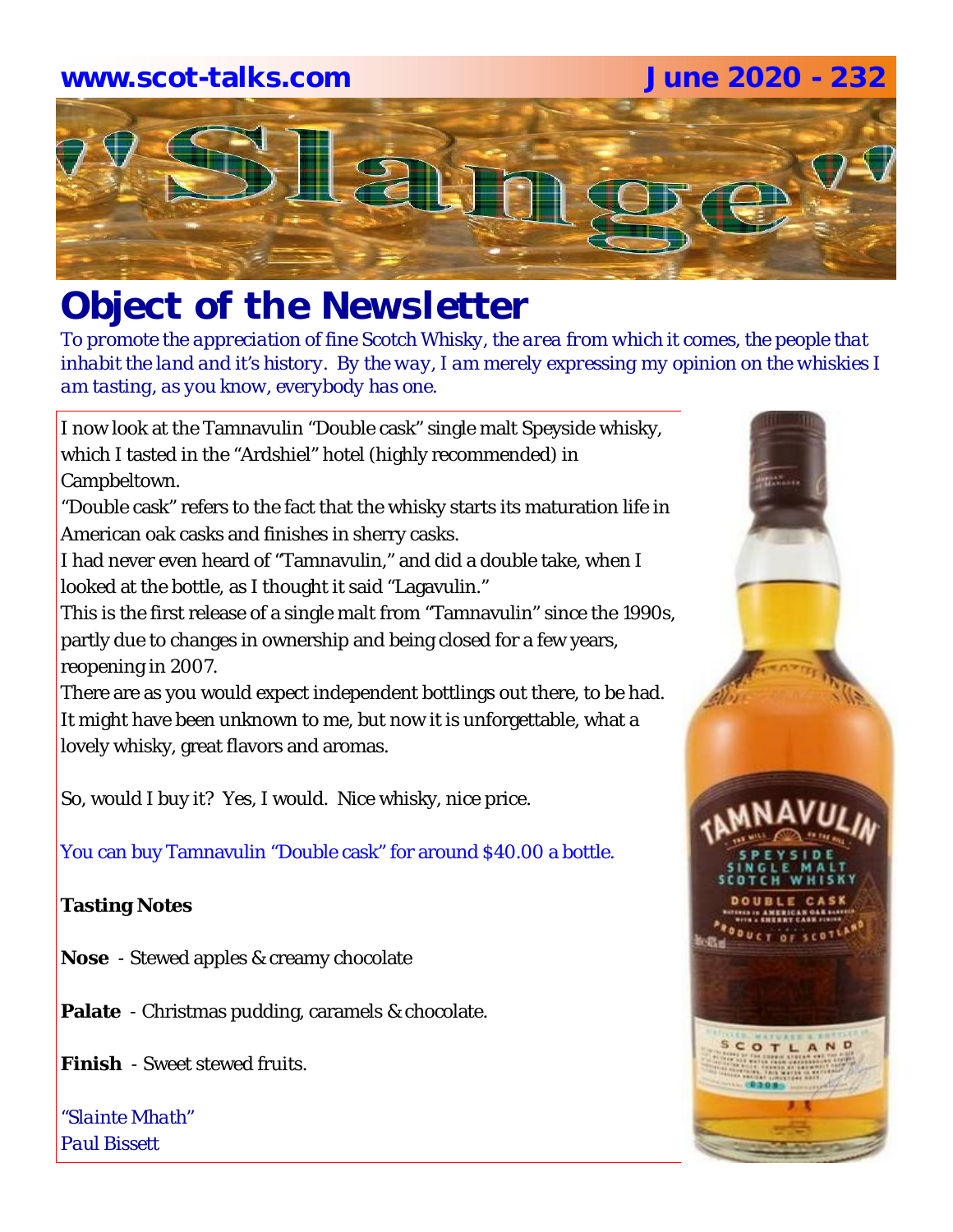

### **Smoke Beyond Scotland: These World Whiskies Are Made With Scottish Peat**

By Susannah Skiver Barton



Until the mid-20th century, it was taken for granted that all scotch included some **peat**. After all, peat was the country's main fuel source for thousands of years, and the flavor became entwined and admired in many styles of Scotch whisky. Perhaps surprisingly, Scotland has only 0.3% of all the peat on earth—and yet the flavor and success of peated Scotch whisky has spawned admirers around the world who are eager to give their own whiskies the pungent, powerful character of Scottish peat. These distillers introduce peat in a variety of ways: by blending peated spirit from Scotland with their own whisky, distilling with imported barley that was malted and peated in Scotland, or finishing local whisky in casks that previously held peated scotch.

A few, like **Paul John Distillery** in Goa, India, even go to the trouble of importing actual peat from Scotland. Paul John imports bricks of peat from Islay and the Highlands and then uses it to dry locally grown six-row barley. The peated grain is used to create Paul John's range of peated single malts, including **Edited**, **Bold**, and **Peated Select Cask**. "Six-row barley contains a high amount of husk," master distiller Michael D'Souza explains. "You tend to get a higher amount of phenols, because ultimately, when you kiln [barley], the husk is what absorbs the smoky character."

D'Souza prizes Scottish peat for its range of flavors, which vary depending on its source. "Islay peat has a lot of medicinal character—it's sharp and intense, whereas Highland peat is mellower and softer," he says. "These are two different characteristics, so ultimately I peat the barley differently. It is processed separately and matured separately."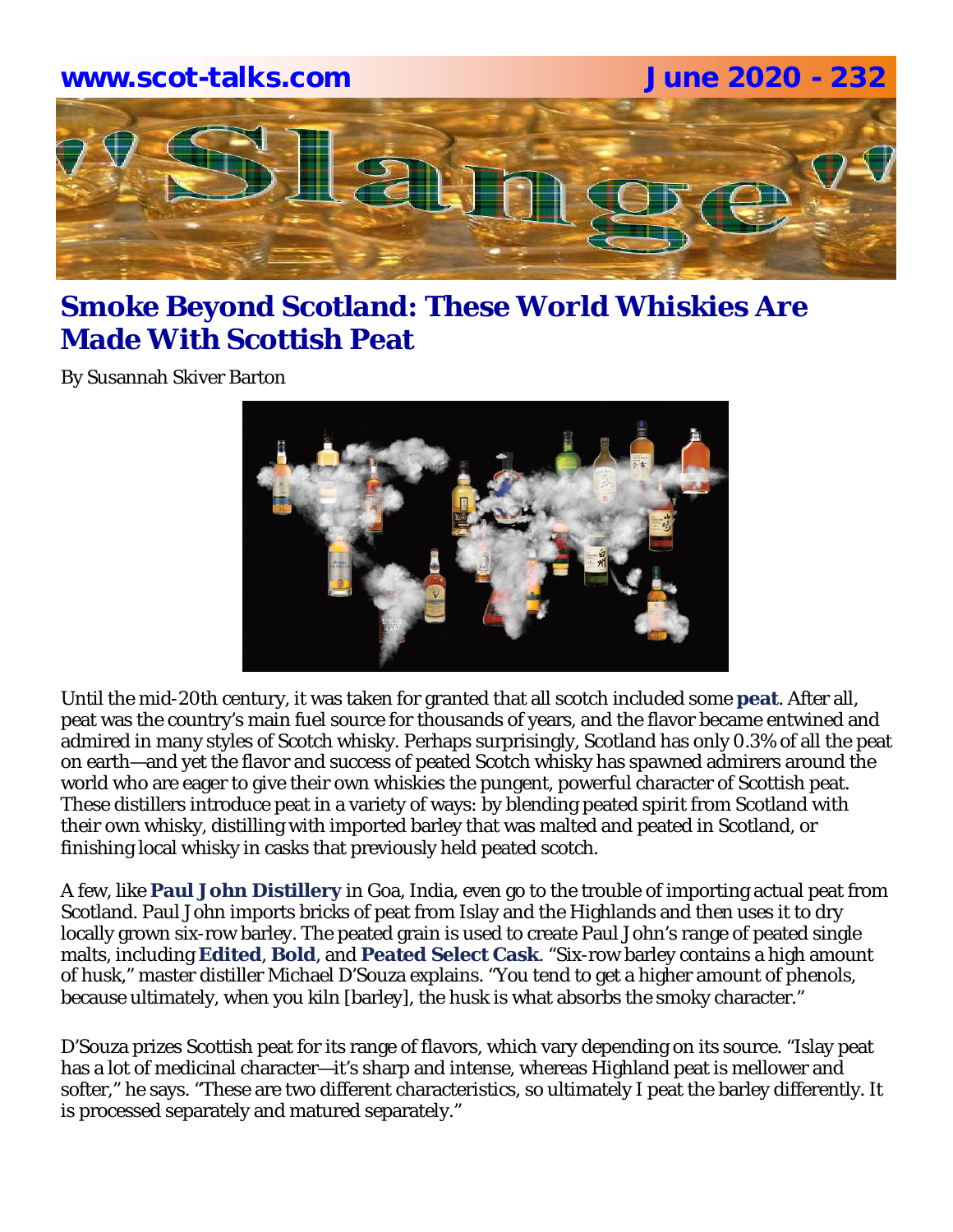

Below is a simple guide to help you choose your single malt Whisky, and the flavor notes you should expect from it. Being Scottish I recommend you find a likely candidate and try it in a bar before buying the whole bottle. This Issue; Tamnavulin "Double cask." For more information on Tamnavulin whiskies go to www.tamnavulinwhisky.com

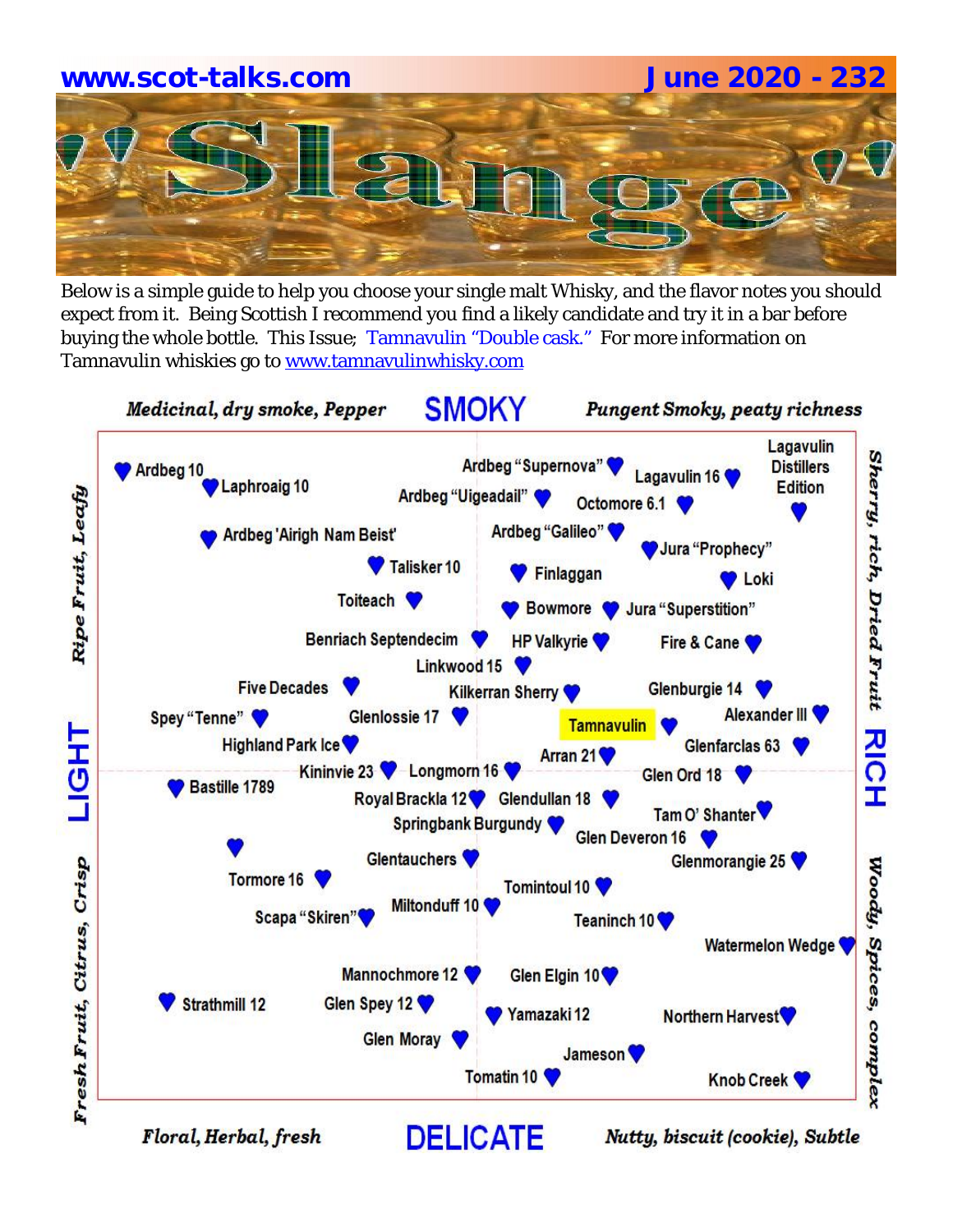

## **Smoke Beyond Scotland: These World Whiskies Are Made With Scottish Peat Cont.**

Whatever method a distillery uses to add a dose of peat, the impact is unmistakable. Even in small amounts, peat makes itself known by delivering smoky, ashy, tarry, and medicinal flavors. Its isn't limited to single malt or scotch-style blends, either; in the U.S., some craft distillers have added peated malt to the mashbills of their bourbons.

#### **WORLD WHISKIES MADE WITH SCOTTISH PEAT England: The English Smoky Single Malt—88 points, \$75 Method:** Peated malt

**Tastes like:** Dark chocolate, cigars, apple-ginger cake

#### **Wales: Penderyn Celt Single Malt—91 points, \$50**

**Method:** Finished in Islay whisky quarter casks **Tastes like:** Glazed pork ribs with salted plums

### **Ireland: Connemara Single Malt—87 points, \$55**

**Method:** Peated malt **Tastes like:** Spiced lemon-ginger tea and earthy chocolate

**Sweden: Spirit of Hven Tycho's Star Single Malt—87 points, \$132 Method:** Imported Islay peat, Swedish peat, and seaweed **Tastes like:** Grilled apples and sausage, salty seaweed snacks

**France: Armorik Triagoz Single Malt—89 points, \$75 Method:** Imported peat **Tastes like:** Malted cereal with fresh fruit, savory cooked mushrooms

**France: Glann ar Mor Roc'h Hir Single Malt—91 points, \$150 Method:** Peated malt **Tastes like:** Rubber and ash, charred pineapple, vanilla-iced sugar cookie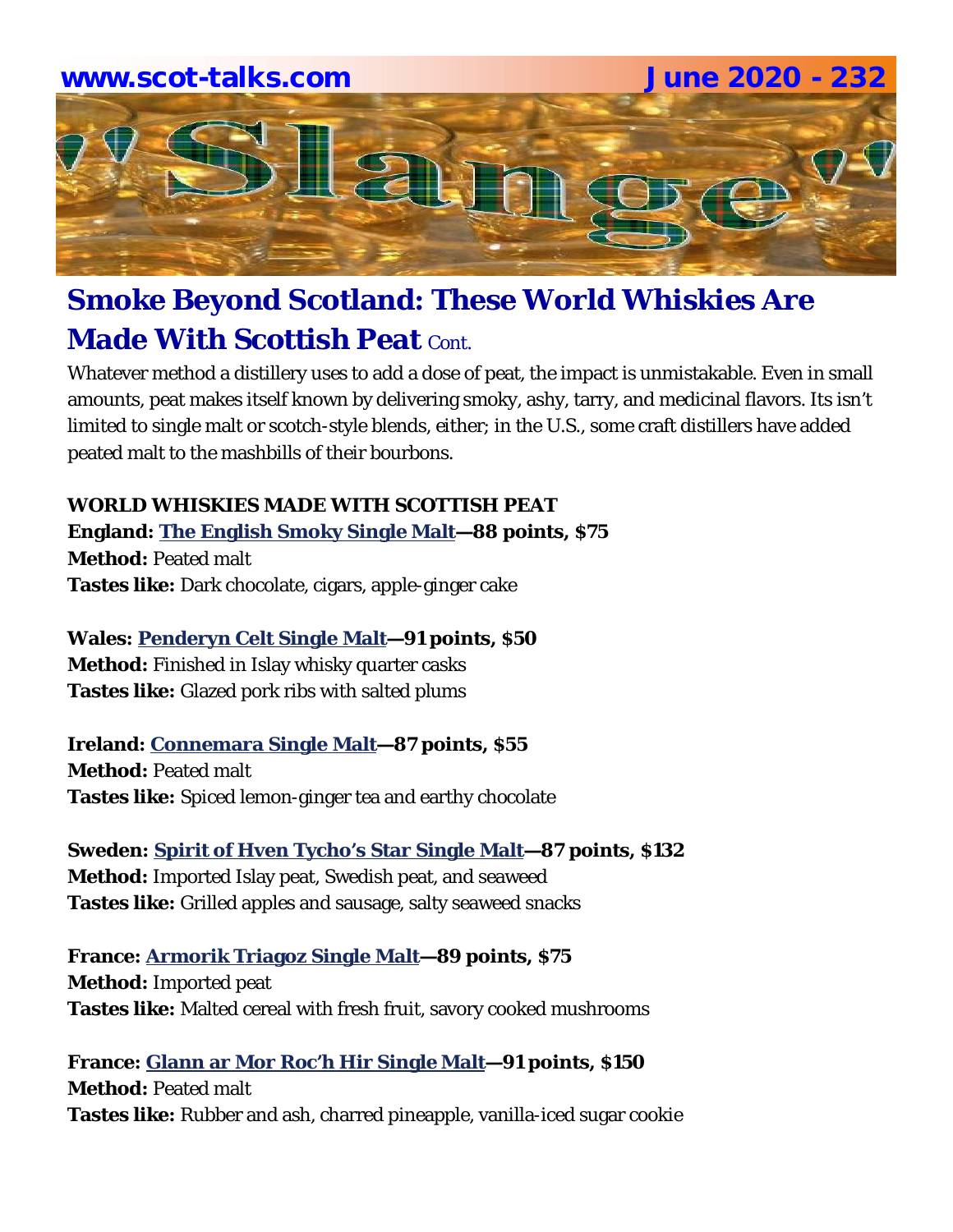

### **Smoke Beyond Scotland: These World Whiskies Are Made With Scottish Peat Contract**

**France: Rozelieures Peated Collection Single Malt—90 points, \$75 Method:** Imported peat **Tastes like:** Clove-studded orange, bittersweet chocolate, black pepper

#### **India: Amrut Peated Single Malt—90 points, \$73**

**Method:** Peated malt **Tastes like:** Peppery charcoal-roasted chicken with mango pickle

**India: Paul John Peated Select Cask Single Malt—88 points, \$95 Method:** Imported Islay and Highlands peat **Tastes like:** Grilled pineapple and salted caramels

**Japan: Hakushu 12 year old Single Malt—86 points, \$85 Method:** Peated malt **Tastes like:** Moss, grilled pineapple, roasted sunflower seeds

**Japan: Yoichi Single Malt—92 points, \$80 Method:** Peated malt **Tastes like:** Crushed oyster shells, semi-sweet chocolate, cigar wrapper

**Japan: Yamazaki 12 year old Single Malt—93 points, \$85 Method:** Peated malt **Tastes like:** Lime zest, plum skins, pouch tobacco

**Japan: Ohishi Islay Cask Finish Rice Whisky (2017 Release)—90 points, \$100 Method:** Finished in Islay whisky casks **Tastes like:** Clay oven-baked chicken with fresh cantaloupe (pre-release sample)

**United States: Berkshire Smoke & Peat Bourbon—88 points, \$60 Method:** Finished in Islay whisky casks **Tastes like:** Menthol cigarettes and coriander seeds